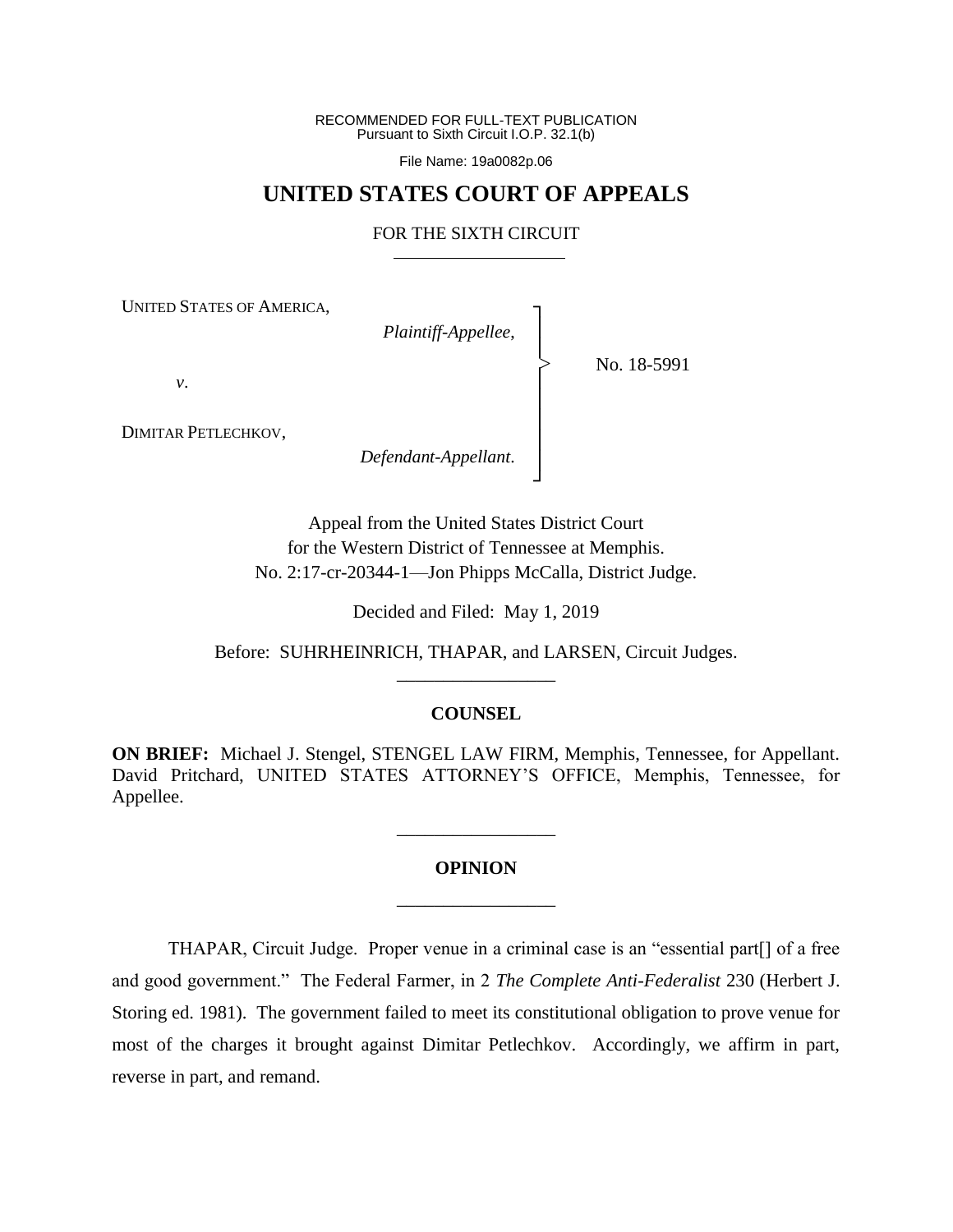I.

FedEx provides shipping discounts to high-volume customers. In order to obtain such a discount, Dimitar Petlechkov lied to FedEx and claimed he was a vendor for a high-volume shipper. He used those discounted rates to offer shipping services to third parties, pocketing the profit margin between what he charged the third parties and what he paid FedEx. He shipped nearly 30,000 packages this way until FedEx finally caught him.

The government charged Petlechkov with 20 counts of mail fraud. *See* 18 U.S.C. § 1341. A jury convicted him on each count. The district court sentenced Petlechkov to 37 months in prison and ordered him to pay approximately \$800,000 in restitution. He now appeals his convictions, sentence, and restitution award.

## II.

Petlechkov challenges the sufficiency of the evidence underlying his mail fraud convictions. On appeal, "the relevant question is whether, after viewing the evidence in the light most favorable to the prosecution, *any* rational trier of fact could have found the essential elements of the crime beyond a reasonable doubt." *Jackson v. Virginia*, 443 U.S. 307, 319 (1979).

To convict Petlechkov of mail fraud, the government had to prove that he devised a scheme to defraud, used the mails in furtherance of that scheme, and intended to deprive the victim of money or property. 18 U.S.C. § 1341; *United States v. Warshak*, 631 F.3d 266, 310 (6th Cir. 2010). A fraudulent scheme must include a *material* misrepresentation, which is a misrepresentation that could influence the decision of a "person[] of ordinary prudence and comprehension." *United States v. Jamieson*, 427 F.3d 394, 415–16 (6th Cir. 2005). Materiality is the only element Petlechkov disputes on appeal.

Petlechkov concedes that he made a misrepresentation but contends that it was not material. His misrepresentation was simple: he called FedEx's account manager for General Dynamics—one of FedEx's larger clients—and claimed he was a General Dynamics vendor entitled to its discounted shipping rate. Soon afterwards, FedEx linked Petlechkov's account to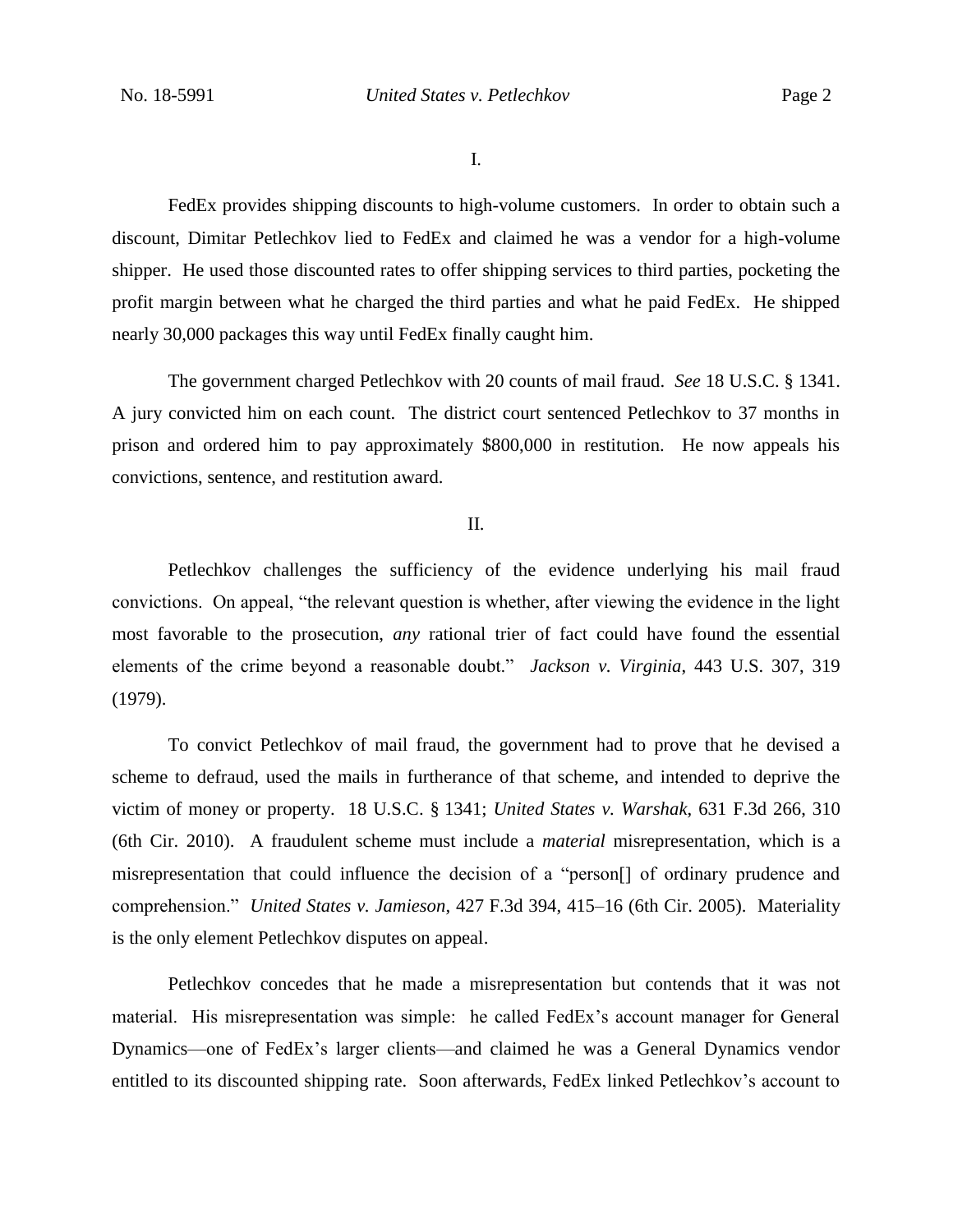General Dynamics, and he was able to ship packages at its rate. All it took was a single phone call. Petlechkov makes two arguments for why his phone call could not have influenced a "person<sup>[]</sup> of ordinary prudence and comprehension." *Id.* at 415–16. First, he claims vendors were not actually entitled to discounts under General Dynamics's contract with FedEx. And this leads to his second argument: that federal law prohibits the unwritten discounts he received. Thus, according to Petlechkov, the FedEx employees who signed off on his discount request were not ordinary, prudent people—his bald assertion that he was a General Dynamics vendor should not have convinced FedEx to give him a discount.

Petlechkov's arguments fail. First, whatever discounts the General Dynamics agreement *required* FedEx to provide, nothing in the record suggests that the agreement *barred* FedEx from being more generous than required. And indeed, FedEx's standard "operating procedure" was to extend a customer's discounts to its vendors. R. 75, Pg. ID 384–85, 397–98. Because FedEx had such a policy, an ordinary, prudent employee would follow it. Thus, Petlechkov's false statement was capable of influencing FedEx's decision. And indeed, it *actually* influenced FedEx's decision—FedEx gave him a discount that lasted for several years. The fact that Petlechkov's false statement caused its intended result is strong evidence that it was material. *See United States v. Bohn*, 281 F. App'x 430, 440 (6th Cir. 2008); *Jamieson*, 427 F.3d at 416.

Petlechkov's second argument fares no better. He claims that FedEx violated the Sarbanes-Oxley Act by extending him a discount. *See generally* Sarbanes-Oxley Act of 2002, Pub. L. No. 107-204, 116 Stat. 745.And he argues that a person of ordinary prudence would not have granted him a discount that violated federal law. But Petlechkov neither cites Sarbanes-Oxley nor offers any legal analysis of it, and it is not our job to construct a legal argument for him. *See McPherson v. Kelsey*, 125 F.3d 989, 995–96 (6th Cir. 1997). Instead, Petlechkov makes a *purely factual* argument. He relies entirely on the testimony of a FedEx employee, Andrew Newborn. Thus, Petlechkov's argument turns on interpretation of that testimony.

Newborn did testify that in some circumstances unwritten discounts violate Sarbanes-Oxley. But he never said that unwritten discounts *like* Petlechkov's—contained in a written agreement but extended to someone not named in that agreement—violated Sarbanes-Oxley. And more specifically, Newborn never said that Petlechkov's specific vendor discount violated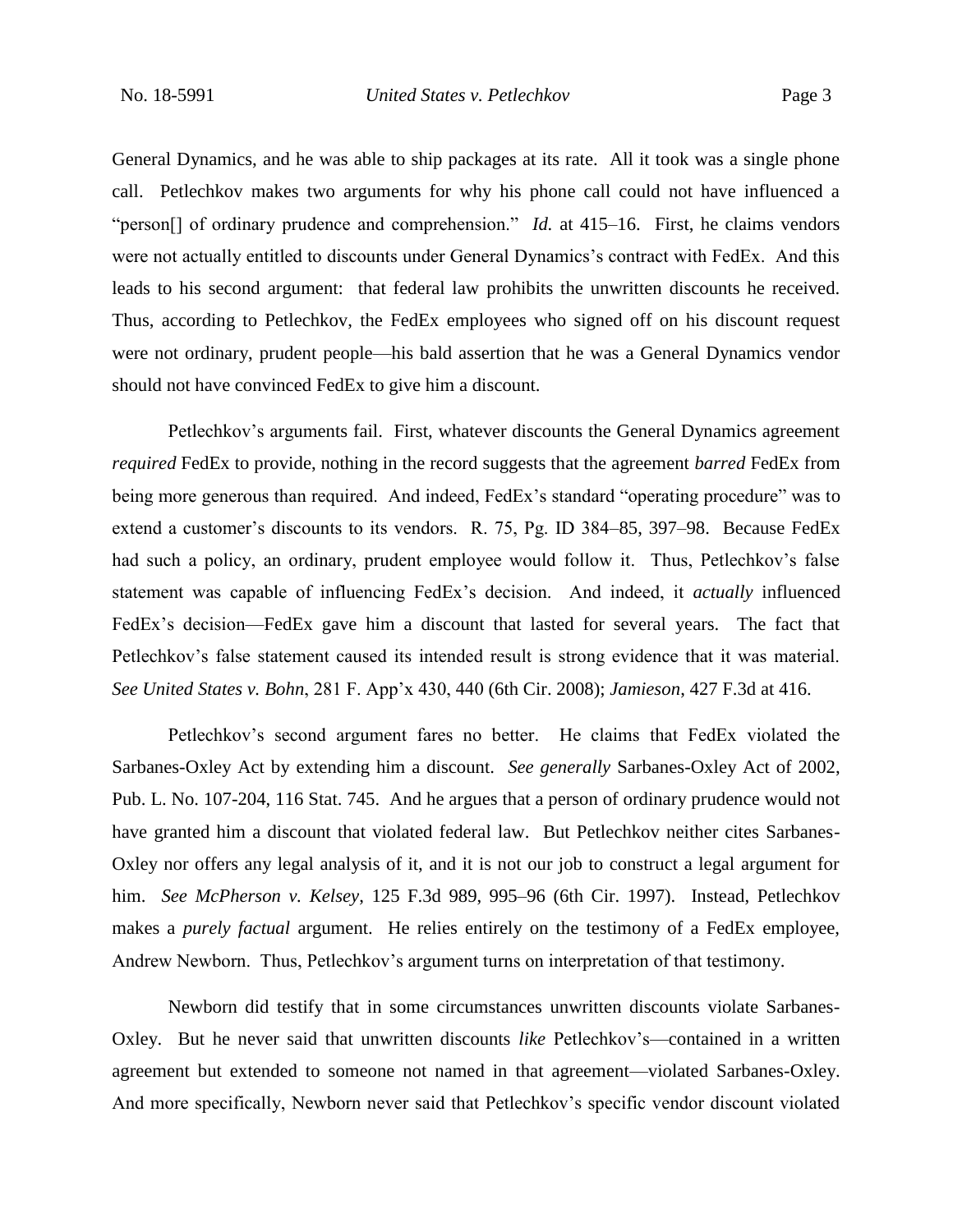Sarbanes-Oxley. Despite Petlechkov's arguments to the contrary, a rational juror could have found his misrepresentation material.

### III.

Next, Petlechkov argues that, even if he is in fact guilty, we should still dismiss the case against him because the government failed to prove that venue was proper in the Western District of Tennessee.

## A.

The government argues we should not reach the merits of Petlechkov's venue objection because he "waived his challenge to venue by failing to raise it pre-trial." Appellee Br. at 10. In doing so, the government's brief bounces back and forth between the concepts of waiver and forfeiture. Though attorneys (and even courts) often use these concepts "interchangeably," they are distinct. *Brenay v. Schartow*, 709 F. App'x 331, 336 n.1 (6th Cir. 2017) (citing *United States v. Olano*, 507 U.S. 725, 733 (1993)). As the Supreme Court has explained, "forfeiture is the failure to make the timely assertion of a right," while "waiver is the intentional relinquishment or abandonment of a known right." *Olano*, 507 U.S. at 733 (internal quotation marks omitted). The government's brief exclusively uses the term "waiver" rather than "forfeiture," and the government asserts that Petlechkov's attorney "acknowledged to the government that venue was proper." Appellee Br. at 10. So the government does appear to be making a waiver argument.

But the government has not shown that Petlechkov's attorney can singlehandedly waive his client's right to be tried in a proper venue. The Supreme Court has distinguished between "tactical" rights (which can be waived by the defendant's attorney) and "fundamental" rights (which can only be waived by the defendant himself). *Gonzalez v. United States*, 553 U.S. 242, 250–51 (2008); *see also McCoy v. Louisiana*, 138 S. Ct. 1500, 1508 (2018). And as Justice Scalia explained in *Gonzalez*, distinguishing between tactical and fundamental is no easy task. *See Gonzalez*, 553 U.S. at 256–57 (Scalia, J., concurring in the judgment) ("Depending on the circumstances, waiving *any* right can be a tactical decision. . . . I know of no objective criterion for ranking rights.").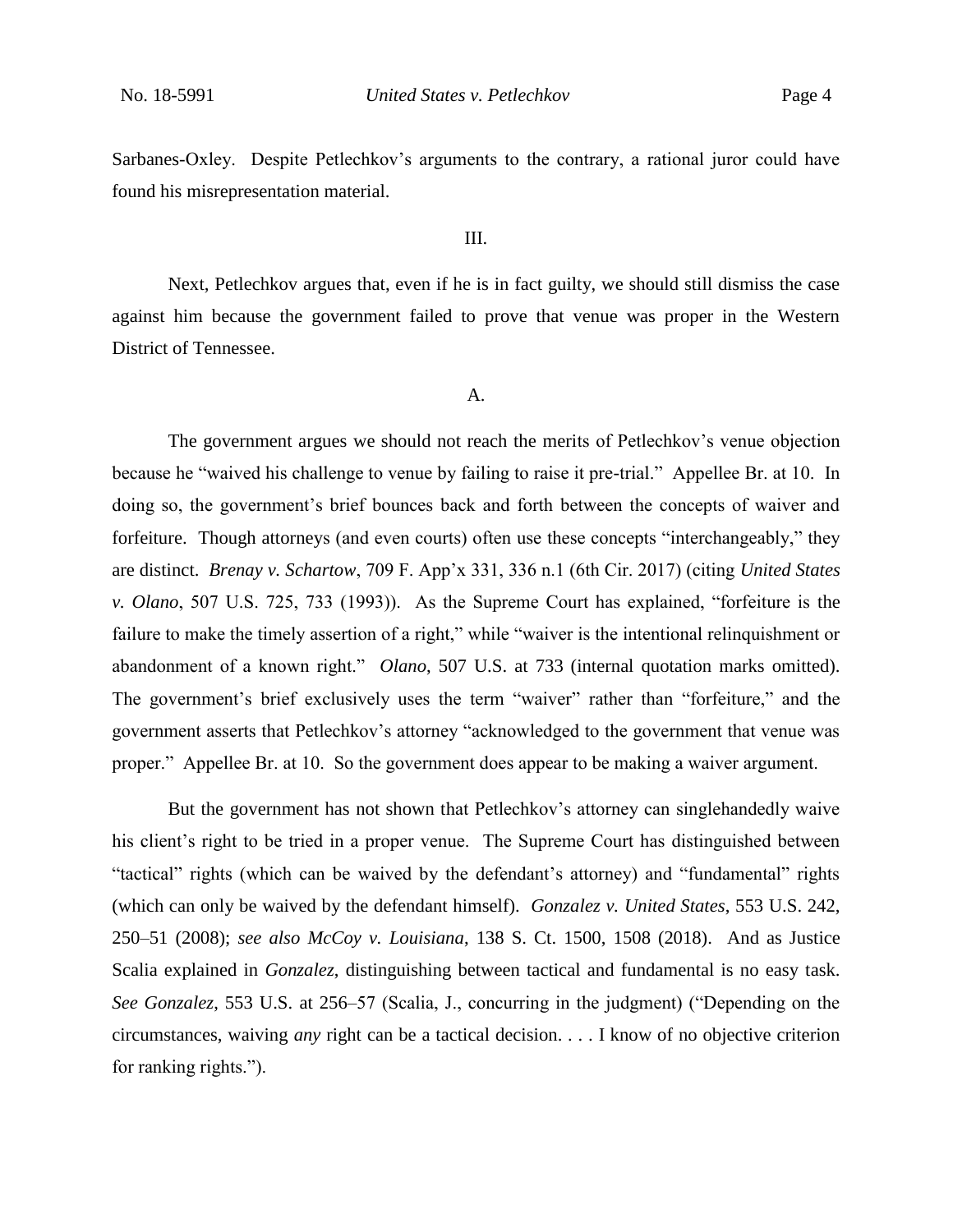But ultimately it does not matter because there is no evidence that *either* Petlechkov *or* his attorney "intentional[ly] relinquish[ed]" Petlechkov's right to proper venue. *Olano*, 507 U.S. at 733. The government relies solely on a purported phone call with Petlechkov's attorney—a conversation that "left [the government] with the impression" that a venue challenge was not forthcoming. R. 75-1, Pg. ID 523. The details of the alleged conversation are not in the record. Petlechkov's attorney testified that he had "no independent recollection of the conversation," *id.*  at 532, and the government admitted to the district court that there "was by no means a formal stipulation" on the venue issue. *Id.* at 523. The government, therefore, has not met its burden of proving the "intentional relinquishment or abandonment" of proper venue. *See Olano*, 507 U.S. at 733.

To the extent the government is claiming forfeiture, that argument fails as well. Again, forfeiture "is the failure to make the timely assertion of a right." *Id.* Petlechkov did not object to venue until after the close of the government's proof at trial, and typically venue objections are forfeited if not raised *before* trial. *See* Fed. R. Crim. P. 12(b)(3)(A)(i). But there is an exception to this general rule. Defendants are only required to raise venue objections before trial if they have notice of the alleged venue defect. *Id.* Thus, if a venue defect is not "apparent on the face of the indictment" and the "defendant does not have notice of the defect through other means," then he does not need to object before trial. *United States v. Grenoble*, 413 F.3d 569, 573 (6th Cir. 2005). In those circumstances, the defendant can presume that the government will offer evidence at trial proving that venue is proper. But if the government fails to meet its burden at trial, then the defendant is free to raise the objection. *Id.*

Here, the government concedes that there was no venue defect apparent on the face of the indictment and does not argue that Petlechkov himself had some other reason to know of a defect before trial. Instead, the government claims the purported concession of venue by Petlechkov's attorney shows that Petlechkov was on notice of a venue defect. The government cites only one case: *United States v. Adams*, 803 F.2d 722, 1986 WL 17714 (6th Cir. 1986) (table). But there, the defendant's attorney "conceded [on appeal] that he knew well before trial" the basis for a venue objection and had failed to raise it. *Id.* at \*9. Here, in contrast, Petlechkov's attorney contests that he conceded venue below and does not make any concession on appeal either.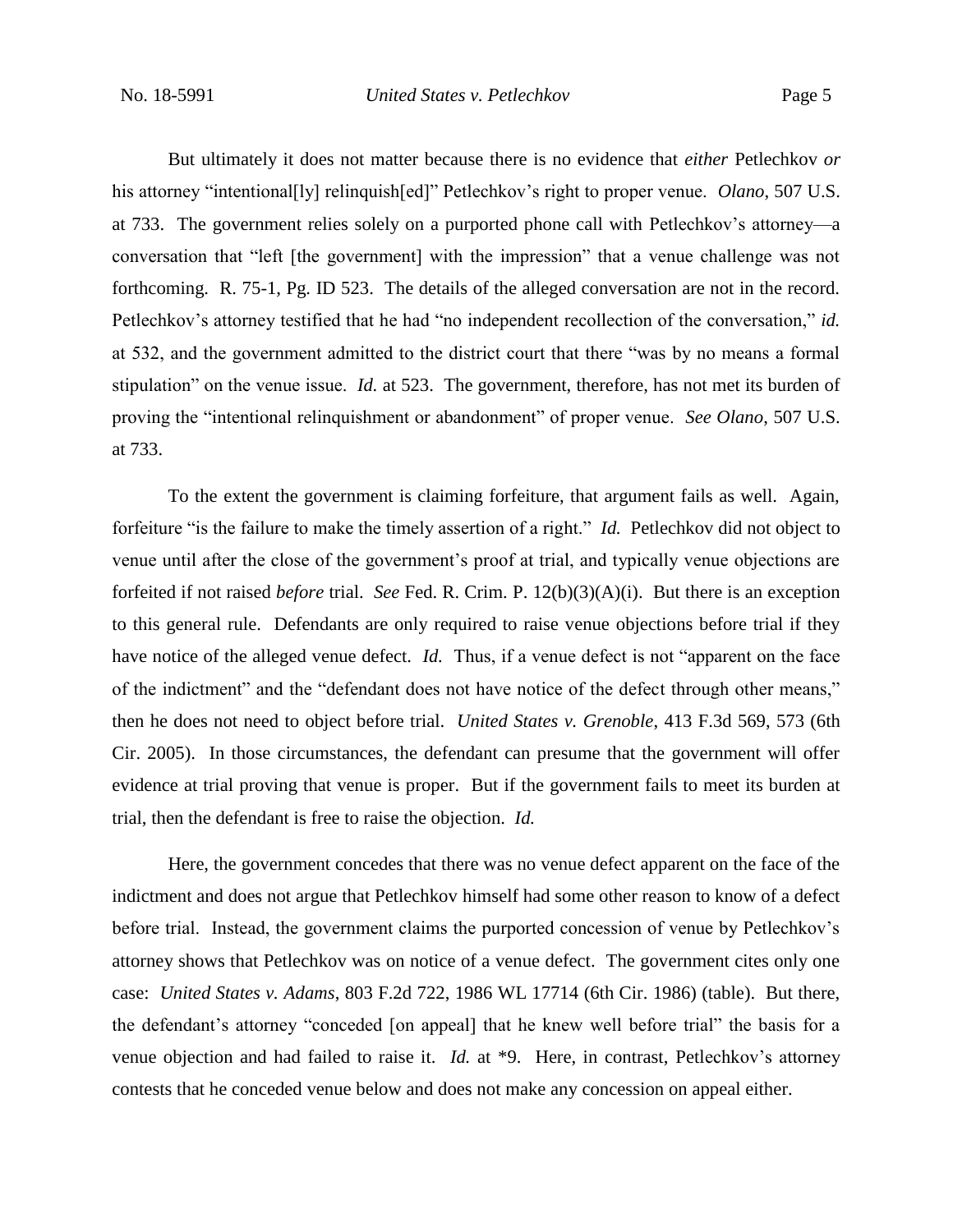Accordingly, as the government has not shown that Petlechkov waived or forfeited his venue objection, we must address the merits of Petlechkov's venue argument.

#### B.

The Constitution requires that criminal defendants be tried in the place where they committed their alleged crimes. U.S. Const. art. 3, § 2, cl. 3; *id.* amend. VI. Determining proper venue is a two-step process. If the criminal statute has a specific venue provision, then courts must accept that congressional choice (assuming it is otherwise constitutionally permissible). If not, then courts determine the proper venue based on "the nature of the crime alleged and the location of the act or acts constituting it." *Travis v. United States*, 364 U.S. 631, 635 (1961); *see also United States v. Rodriguez-Moreno*, 526 U.S. 275, 279 (1999).

The government says we should skip to the second step and analyze the "nature of the crime alleged." *Travis*, 364 U.S. at 635. But that is wrong: mail fraud has a specific statutory venue provision. It provides, in pertinent part, that offenses "involving the use of the mails" can be "prosecuted in any district from, through, or into which . . . mail matter . . . moves." 18 U.S.C. § 3237(a). As this circuit has explained, "[a] plain reading of the text" shows "that venue in a mail fraud case *is limited to* districts where the mail is deposited, received, or moves through." *United States v. Wood*, 364 F.3d 704, 713 (6th Cir. 2004) (citing 18 U.S.C. § 3237(a)) (emphasis added).

The government must prove proper venue for each count by a preponderance of the evidence. *United States v. Beddow*, 957 F.2d 1330, 1335 (6th Cir. 1992). And in this case, each count was tied to a specific package. Thus, the government had to prove each specific package moved through the Western District of Tennessee. Since the jury found that the government did so, Petlechkov concedes that we can only reverse if no rational juror could have come to that conclusion. *United States v. Kernell*, 667 F.3d 746, 750 (6th Cir. 2012); *United States v. Cooper*, 40 F. App'x 39, 40 (6th Cir. 2002).

*Counts 6, 13, and 19*. The evidence showed that the packages underlying these three counts were all sent from Munford, Tennessee, which is in the Western District of Tennessee. The sender for each package was Aser Gruppe International. Aser Gruppe's CEO Stephen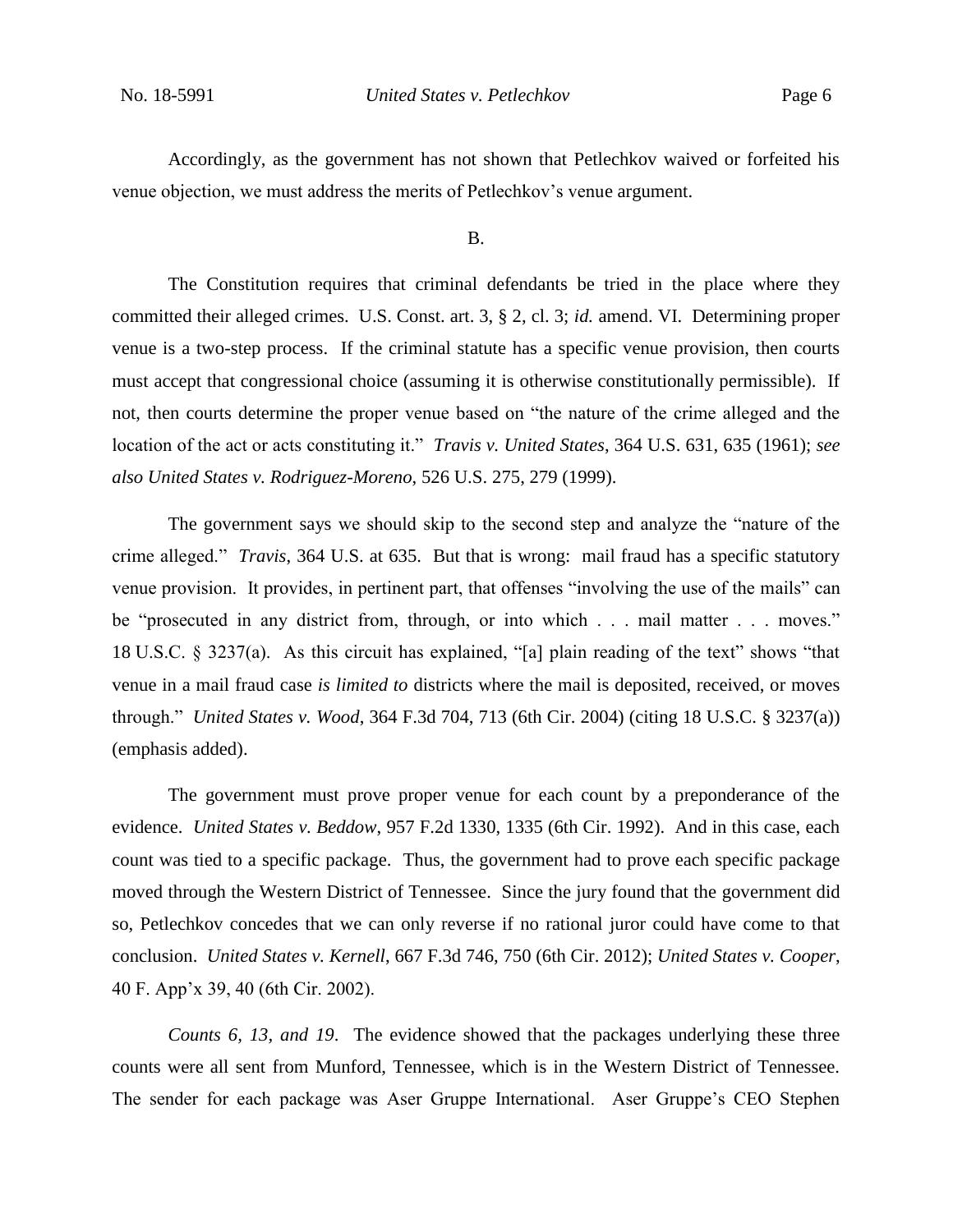Osborn testified that his company generally shipped its packages from a FedEx drop box in Munford. Though Osborn (understandably) did not have a specific recollection of the three packages at issue, the government does not need to present direct evidence of venue. Instead, the government can prove venue based on a reasonable inference from circumstantial evidence. *United States v. Charlton*, 372 F.2d 663, 664–65 (6th Cir. 1967); 2 Charles A. Wright & Arthur R. Miller, *Federal Practice & Procedure: Criminal* § 307. Courts have found proof of venue in mail fraud cases based on general practices and circumstantial evidence like we have here. *See, e.g.*, *United States v. Holt*, 899 F.2d 15, 1990 WL 37613, at \*2 (6th Cir. 1990) (per curiam) (table) (finding proof of venue in a mail fraud case based on a reasonable inference from circumstantial evidence, even though the sender did not testify about the packages at issue); *United States v. Martino*, 648 F.2d 367, 400–01 (5th Cir. 1981). Since a rational juror could infer that Osborn followed his general practice and dropped the packages at the FedEx drop box in Munford, a rational juror could have subsequently found that the government proved venue for those Munford-related counts—6, 13, and 19. We affirm Petlechkov's convictions on those counts.

*Counts 1–5, 7–12, 14–18, and 20*.The packages underlying each of these counts were sent from, and delivered to, destinations outside of the Western District of Tennessee. So to prove venue for these counts, the government needed to show that the packages moved through the Western District of Tennessee on the way to their destinations. *Wood*, 364 F.3d at 713.

The government's venue argument for these counts relies on how FedEx's shipping process works. FedEx packages pass through hubs, where employees sort them by destination and then send them on their way. *See* Tony Vieira, *Why Use A Hub and Spoke System*, FedEx (April 16, 2009), https://about.van.fedex.com/blog/why-use-a-hub-and-spoke-system. The only hub mentioned during trial was the one in Memphis, Tennessee, which is in the Western District. But the government presented no evidence tying any particular package to that Memphis hub. Yet, the government argues, the jury could have reasonably inferred that each of the packages moved through it.

But the government slices the record too thin. No witness testified that Memphis was FedEx's *only* hub or even the primary hub. Indeed, the record shows that FedEx has "several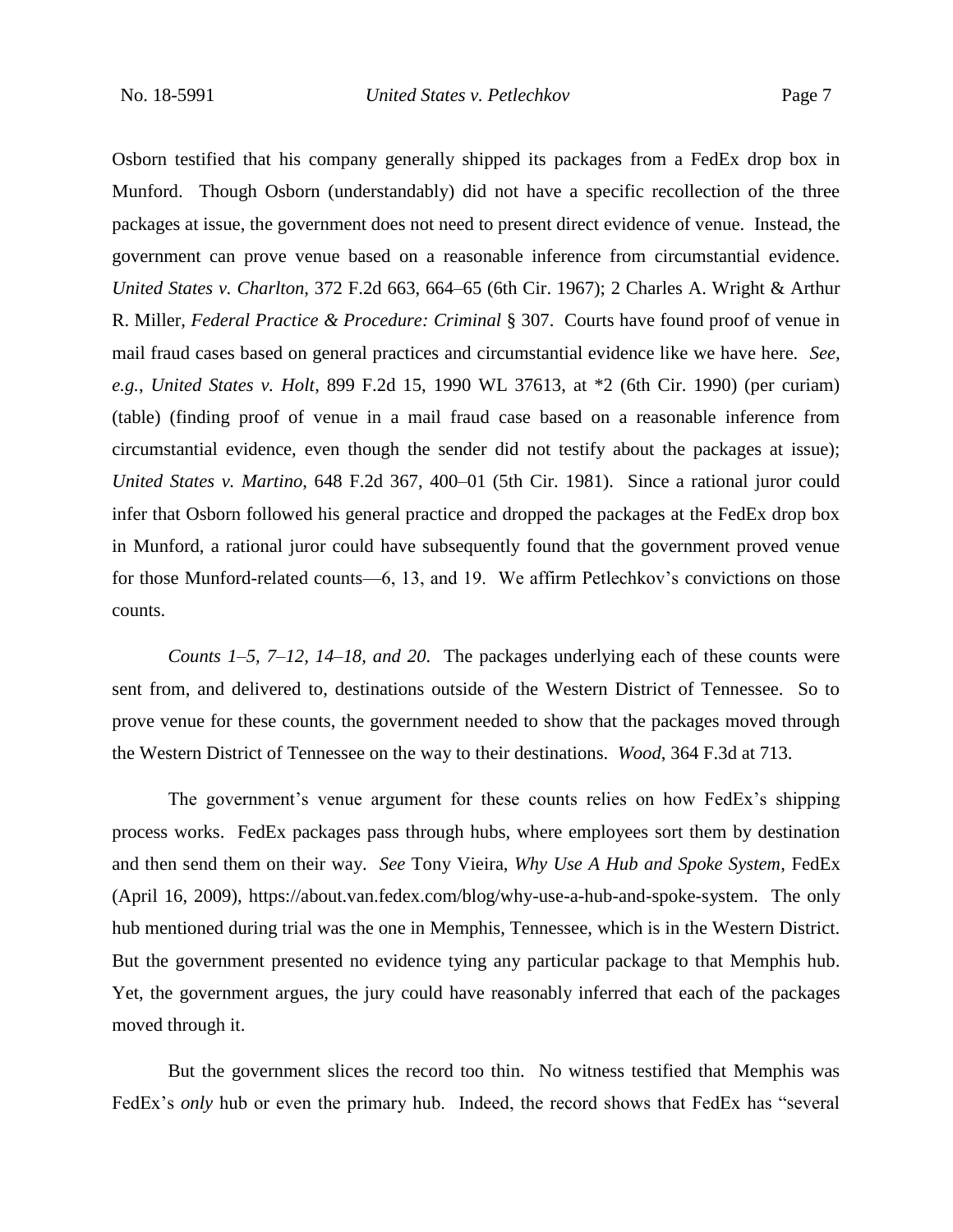hubs" outside of Memphis, even though they were not specifically named. R. 75, Pg. ID 411. And unlike Counts 6, 13, and 19, there is no evidence of typical shipping practices, e.g., that FedEx typically sent packages from certain locations through its Memphis hub. Although the record reflects that FedEx's worldwide headquarters is in Memphis, no witness said that means any particular package moved through FedEx's separate Memphis *hub*.

The government has one final argument that applies only to the packages with international destinations. According to the government, the only international hub proven at trial was the Memphis hub. Thus, the government argues, the jury could have inferred that any packages shipped abroad must have moved through Memphis. If the evidence showed that Memphis was indeed FedEx's *only* international hub, then that would sustain venue for the counts relying on packages with international destinations. But no one testified that Memphis is the only international hub; a witness just said that it is "*an* international hub." *Id.* at 414 (emphasis added). Nor did anyone testify about FedEx's typical shipping procedures for international packages. So the counts relying on international packages are no different than the others.

In sum, it is *possible* that some of the packages at issue went through the Memphis hub. But that is not enough. The government must prove venue count-by-count, and to do that it must present enough evidence to allow a rational juror to find venue by a preponderance of the evidence. *See Wood*, 364 F.3d at 713–14; *United States v. Greene*, 995 F.2d 793, 801–02 (8th Cir. 1993). No evidence cannot be a preponderance of the evidence. And there is simply no evidence, direct or circumstantial, that any specific package implicated in these counts ever moved through the Western District of Tennessee. *Cf. Johnson v. Coyle*, 200 F.3d 987, 994–95 (6th Cir. 2000) (holding that no rational juror could have found the defendant guilty of kidnapping when the government did not present any evidence of kidnapping as defined by state law). Accordingly, no rational juror could have found that the government proved venue for Counts 1–5, 7–12, 14–18, and 20. We must dismiss Petlechkov's convictions on these counts.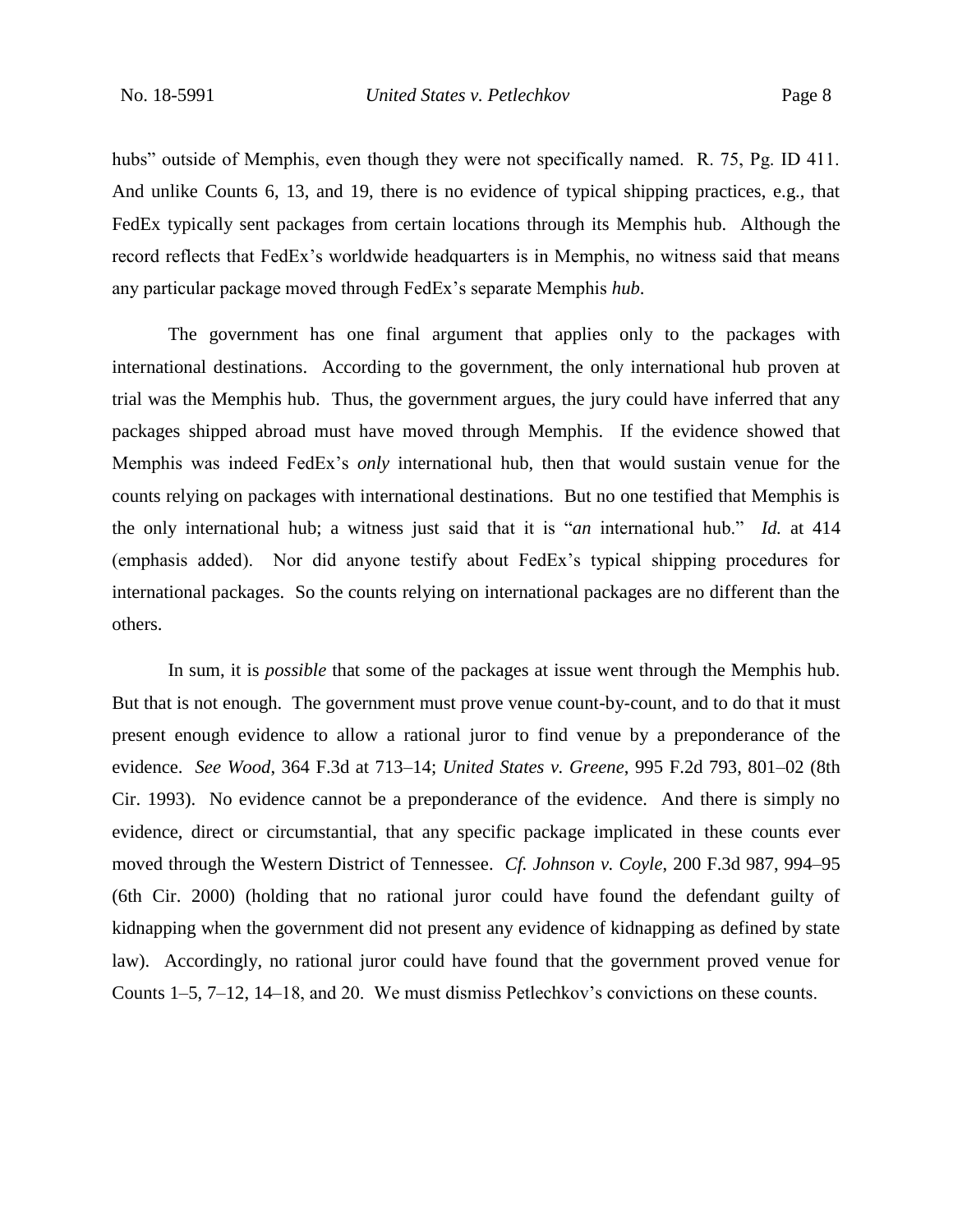C.

Petlechkov did not argue that we should dismiss with prejudice—i.e., without giving the government a chance to try again. And the government did not address the issue either. But we have the discretion and obligation to explain the effect of our decision. *See United States v. Taylor*, 487 U.S. 326, 336 (1988).

This issue turns on the Double Jeopardy Clause of the Fifth Amendment. The Double Jeopardy Clause bars a retrial after an acquittal. U.S. Const. amend. V; *Evans v. Michigan*, 568 U.S. 313, 318 (2013). An "acquittal" is "any ruling that the prosecution's proof is insufficient to establish criminal liability for an offense." *Evans*, 568 U.S. at 318. In contrast, procedural dismissals "unrelated to factual guilt or innocence" do not implicate double jeopardy concerns. *Id.* at 319. For instance, if a defendant successfully moves for dismissal based on pre-indictment delay, the Double Jeopardy Clause does not bar another prosecution against him. *United States v. Scott*, 437 U.S. 82, 95 (1978).

A dismissal on venue grounds does not qualify as an "acquittal" for double jeopardy purposes. Though venue is a factual issue that the government must prove, it is not an element of the underlying criminal offense. *United States v. Kaytso*, 868 F.2d 1020, 1021 (9th Cir. 1988). Accordingly, at least three of our sister circuits have held that a venue dismissal is not an "acquittal." *Kaytso*, 868 F.2d at 1021; *Haney v. Burgess*, 799 F.2d 661, 663–64 (11th Cir. 1986); *Wilkett v. United States*, 655 F.2d 1007, 1011–12 (10th Cir. 1981) ("Venue is wholly neutral; it is a question of procedure, more than anything else, and it does not either prove or disprove the guilt of the accused.").

This is true even for mail fraud, where the test for venue—that mail moved through the district—resembles a substantive element of the offense. *See Wood*, 364 F.3d at 710, 713 (citing 18 U.S.C. §§ 1341, 3237(a)). To prove the substantive offense, the government established that Petlechkov's fraudulent scheme relied on mailing packages, a fact that he does not challenge. But proving venue required something more. The government needed to prove *where* those packages went. In this case, it had to prove that they moved through the Western District of Tennessee. The government failed to make that showing, but that failure does not change the